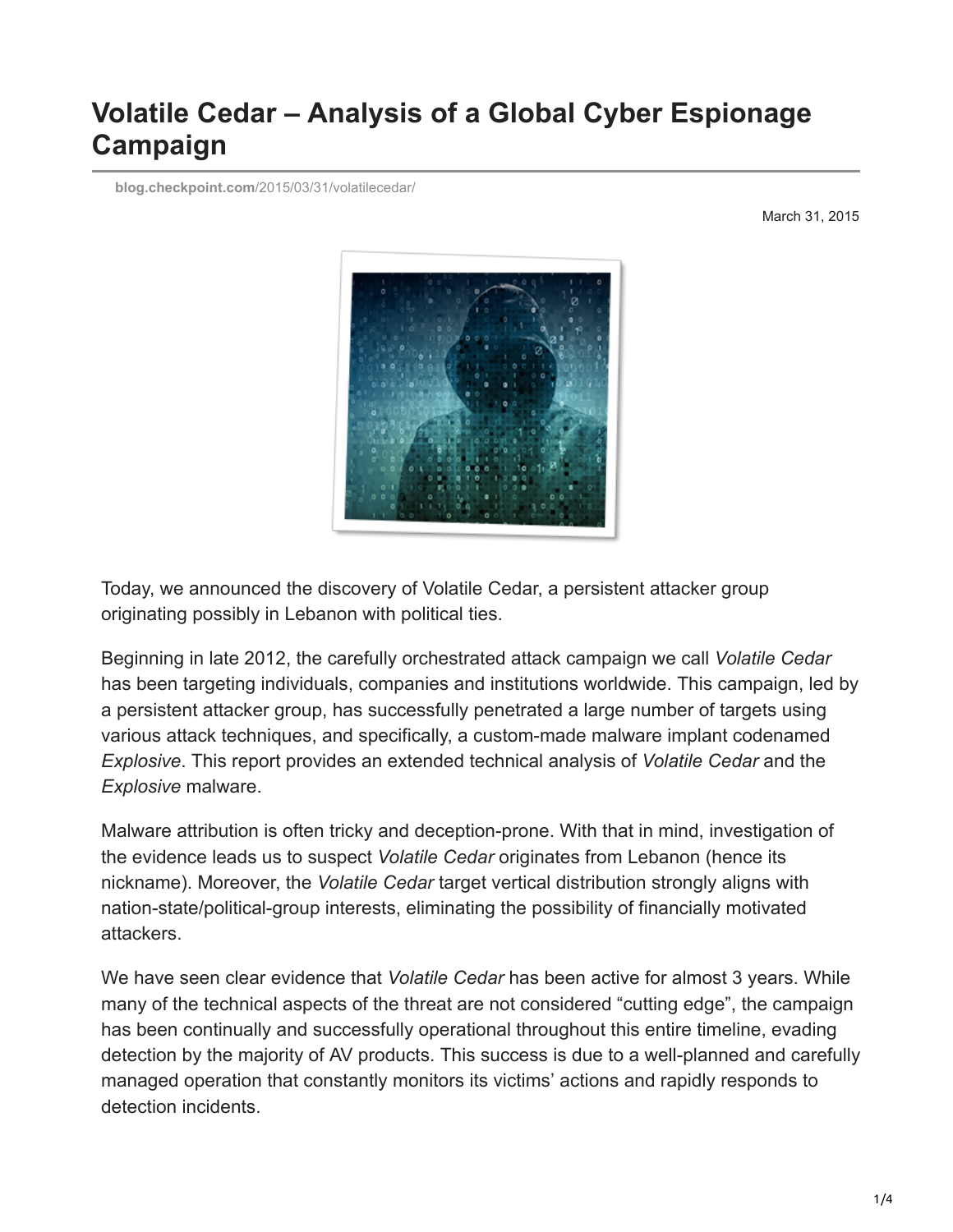*Volatile Cedar* is heavily based on a custom-made remote access Trojan named *Explosive,* which is implanted within its targets and then used to harvest information. Tracking down these infections was quite a difficult task due to the multiple concealment measures taken by the attackers. The attackers select only a handful of targets to avoid unnecessary exposure. New and custom versions are developed, compiled and deployed specifically for certain targets, and "radio silence" periods are configured and embedded specifically into each targeted implant.

The modus operandi for this attacker group initially targets publicly facing web servers, with both automatic and manual vulnerability discovery. Once in control of a server, the attackers further penetrate the targeted internal network via various means, including manual online hacking as well as an automated USB infection mechanism.

In our report, we discuss the attack vectors and infection techniques used by the attack campaign as well as provide indicators that can be used to detect and remove the infection. We've provided some more basic information below.

For in-depth information, please view our [media alert](http://www.checkpoint.com/press/2015/media-alert-check-point-researchers-discover-global-cyber-espionage-campaign-with-possible-link-to-lebanese-political-group/) and [technical report.](http://www.checkpoint.com/downloads/volatile-cedar-technical-report.pdf)

We would like to acknowledge the following people for their contribution to the research efforts leading to this report: Lead researcher Yaniv Balmas, Irena Damsky, Maya Horowitz, Assaf Krintza, Michael Shalyt, Shahar Tal, Ron Davidson and Rachel Teitz. **Volatile Cedar – The Facts**

# **What is Volatile Cedar?**

Volatile Cedar is an APT malware campaign first detected and investigated by Check Point.

## **Who are the attackers behind Volatile Cedar?**

We have seen evidence which suggests the attacker group is based in Lebanon. Victim geography and verticals may indicate the interests of a government/political group.

## **Who was attacked?**

Among the confirmed targets, we identified defense contractor firms, telecommunications and media companies, and educational institutions. We confirmed live infections in approximately 10 different countries, including the USA, Canada, UK, Turkey, Lebanon and Israel.

## **What technical measures are used in the Volatile Cedar campaign?**

The attacker's main tool is a custom malware implant codenamed 'Explosive' (named by the attackers). Additionally, we have found traces of common hacking tools such as vulnerability scanners, web shells and public exploit code.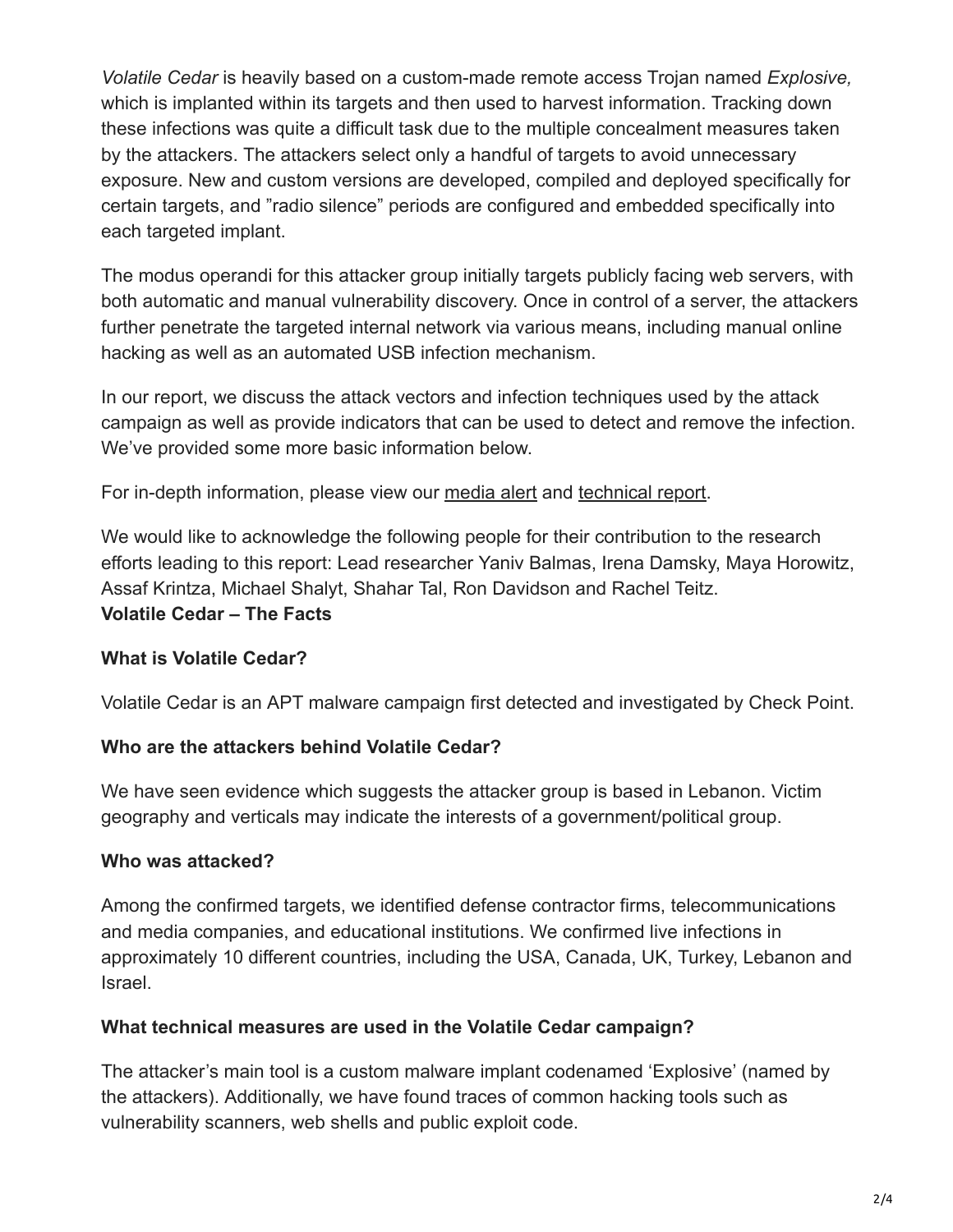## **Why is it named Volatile Cedar?**

Volatile is a synonym for explosive, and the cedar is Lebanon's national emblem.

## **How long has Volatile Cedar been operational?**

We have seen evidence of activity starting in early 2012, and it is still ongoing as of this writing.

## **What is Check Point doing to mitigate this threat?**

Check Point has deployed software protections to all its customers against the technical indicators of this attack. Additionally, we are publishing a report which describes and examines the security risks involved.

## **Has Volatile Cedar been detected before?**

Earlier versions of the Explosive implant have been heuristically classified as malicious by multiple AV products. Each detection has almost immediately been followed by the removal of the compromised tool and the creation of a new, undetected, version. This is further proof of the group's relatively high operational level.

## **Where did Check Point first detect Volatile Cedar?**

Check Point detected the Explosive malware on a web server in a customer network.

## **What abilities does Explosive have?**

The implant has both passive collection methods and on-demand capabilities. Once installed, the tool continuously runs a keylogger and a clipboard logger, which transmit the results to the C&C server. In addition, Explosive has a wide array of options that can be activated by a C&C command, including a variety of data theft and machine fingerprinting capabilities, stealth and self-destruction functions, proliferation options and a remote shell.

Finally, the creators of Explosive went to great lengths to assure operational stealth to protect against exposure, including memory usage monitoring, process listing etc.

# **Can Explosive cause damage?**

The main threat is sensitive data theft and cyber espionage. The implant has built-in file deletion functionality as well as arbitrary code execution, making it possible for the attackers to inflict a lot of damage on an infected system.

## **How can I remove the Explosive malware?**